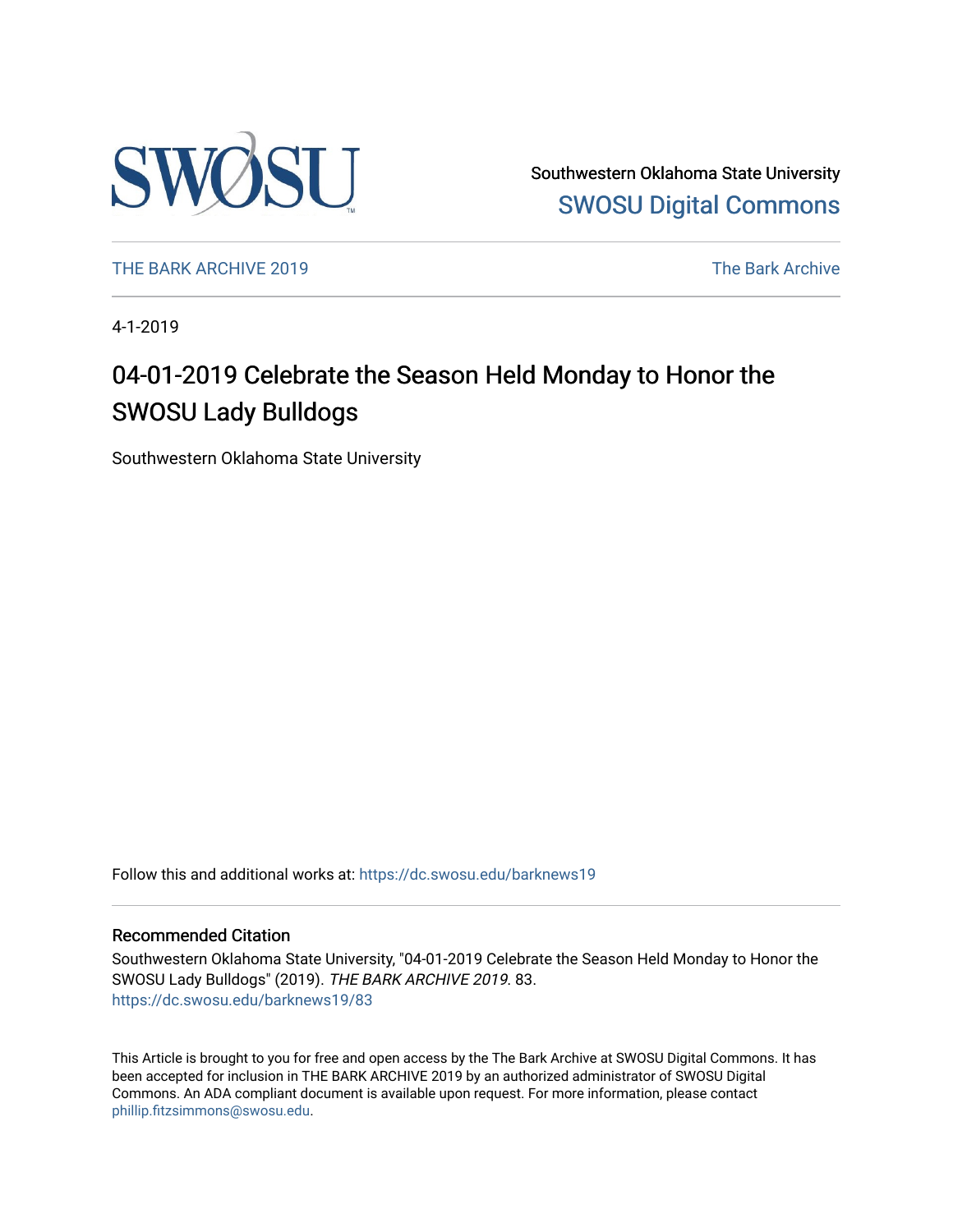

1 April, 2019

# **Celebrate the Season Held Monday to Honor the SWOSU Lady Bulldogs**

A large crowd

turned out to honor the Lady Bulldogs who finished the season with a 35-2 record and played in the NCAA Division II national championship game on Friday night. The Lady Bulldogs lost a heartbreaker in double overtime to Lubbock Christian University.



the players enjoying the festivities were (from left): Maddie Sperle, Piedmont sophomore; Alexa Harvey, Weatherford sophomore; Lauren Ramey, Keifer freshman; and Ashlyn Basler, Yukon freshman.

"Celebrate the Season" in honor of the Southwestern Oklahoma State University women's basketball team took place Monday on the Weatherford campus.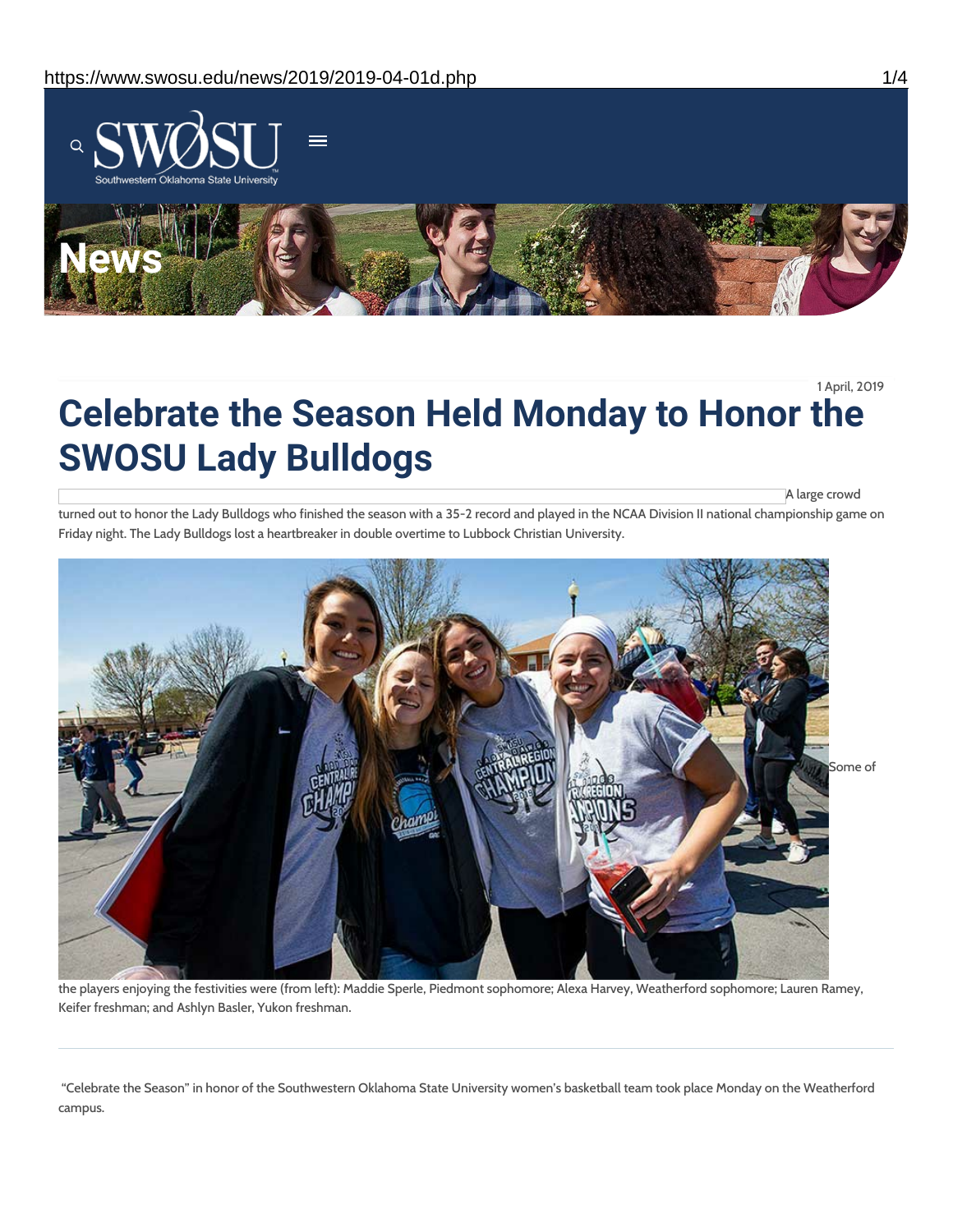| D |
|---|
| D |
| D |
| D |
| D |
| D |
| D |
| D |
| D |
|   |

## **Archive Links**  $2018$  $2019$ [2020](https://www.swosu.edu/news/2020/index.php)  $\bullet$ [Archive](https://dc.swosu.edu/bark/) **Archive Archive Archive Archive Archive** Archive Archive Archive Archive Archive Archive Archive Archive



### Weatherford Campus

100 Campus Drive Weatherford, OK 73096

### Sayre Campus

409 E Mississippi Ave Sayre, OK 73662

Connect to Us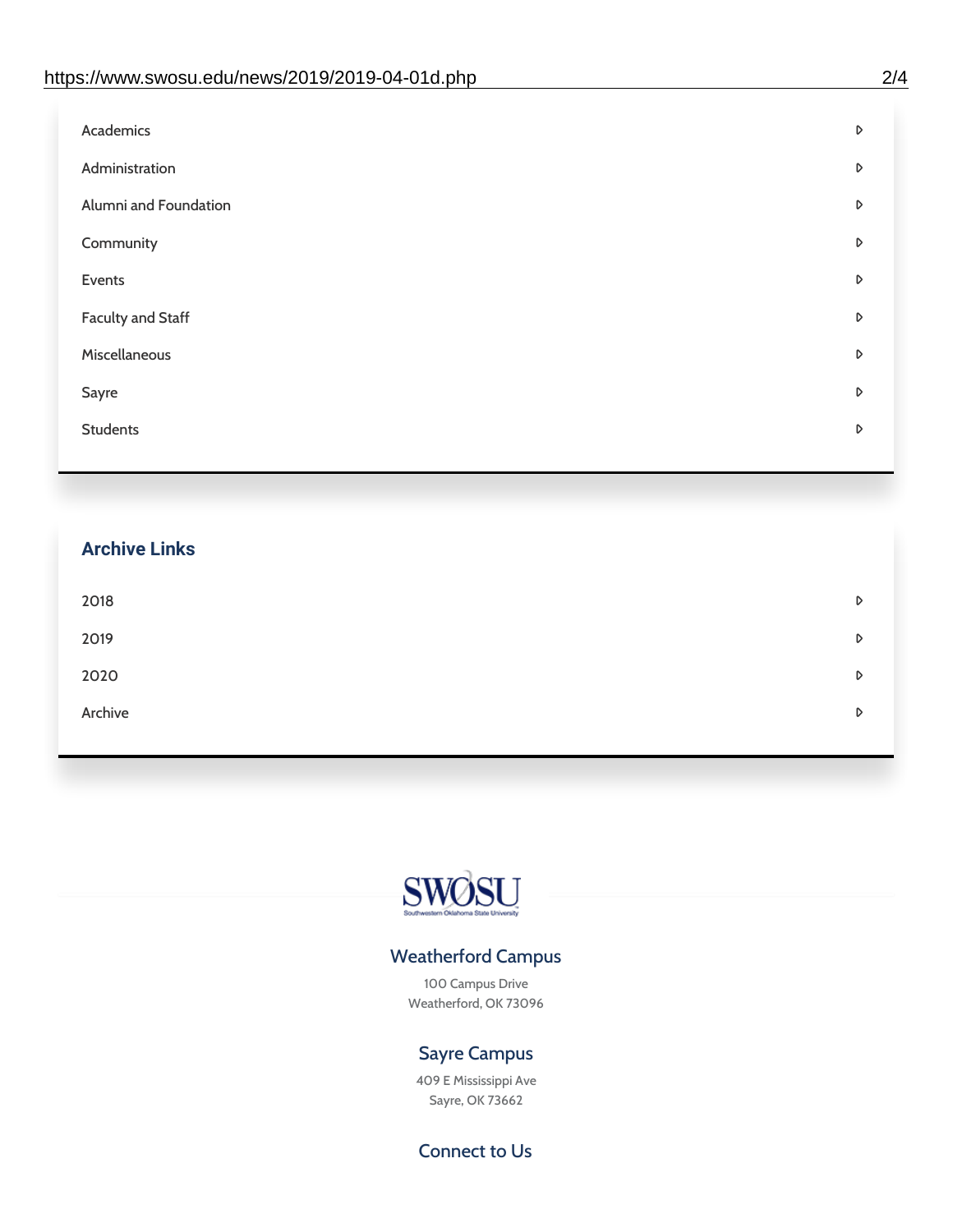千岁回调

Contact [Information](https://www.swosu.edu/about/contact.php) [University/Facility](https://www.swosu.edu/about/operating-hours.php) Hours [Campus](https://map.concept3d.com/?id=768#!ct/10964,10214,10213,10212,10205,10204,10203,10202,10136,10129,10128,0,31226,10130,10201,10641,0) Map

Give to [SWOSU](https://standingfirmly.com/donate)

Shop [SWOSU](https://shopswosu.merchorders.com/)



**[Directory](https://www.swosu.edu/directory/index.php)** 

[Calendar](https://eventpublisher.dudesolutions.com/swosu/)

[Apply](https://www.swosu.edu/admissions/apply-to-swosu.php)

[GoSWOSU](https://qlsso.quicklaunchsso.com/home/1267)

[Jobs@SWOSU](https://swosu.csod.com/ux/ats/careersite/1/home?c=swosu)



Current [Students](https://bulldog.swosu.edu/index.php)

[Faculty](https://bulldog.swosu.edu/faculty-staff/index.php) and Staff

**Enrollment Management** [580.774.3782](tel:5807743782)

> **PR/Marketing** [580.774.3063](tel:5807743063)

**Campus Police** [580.774.3111](tel:5807743111)